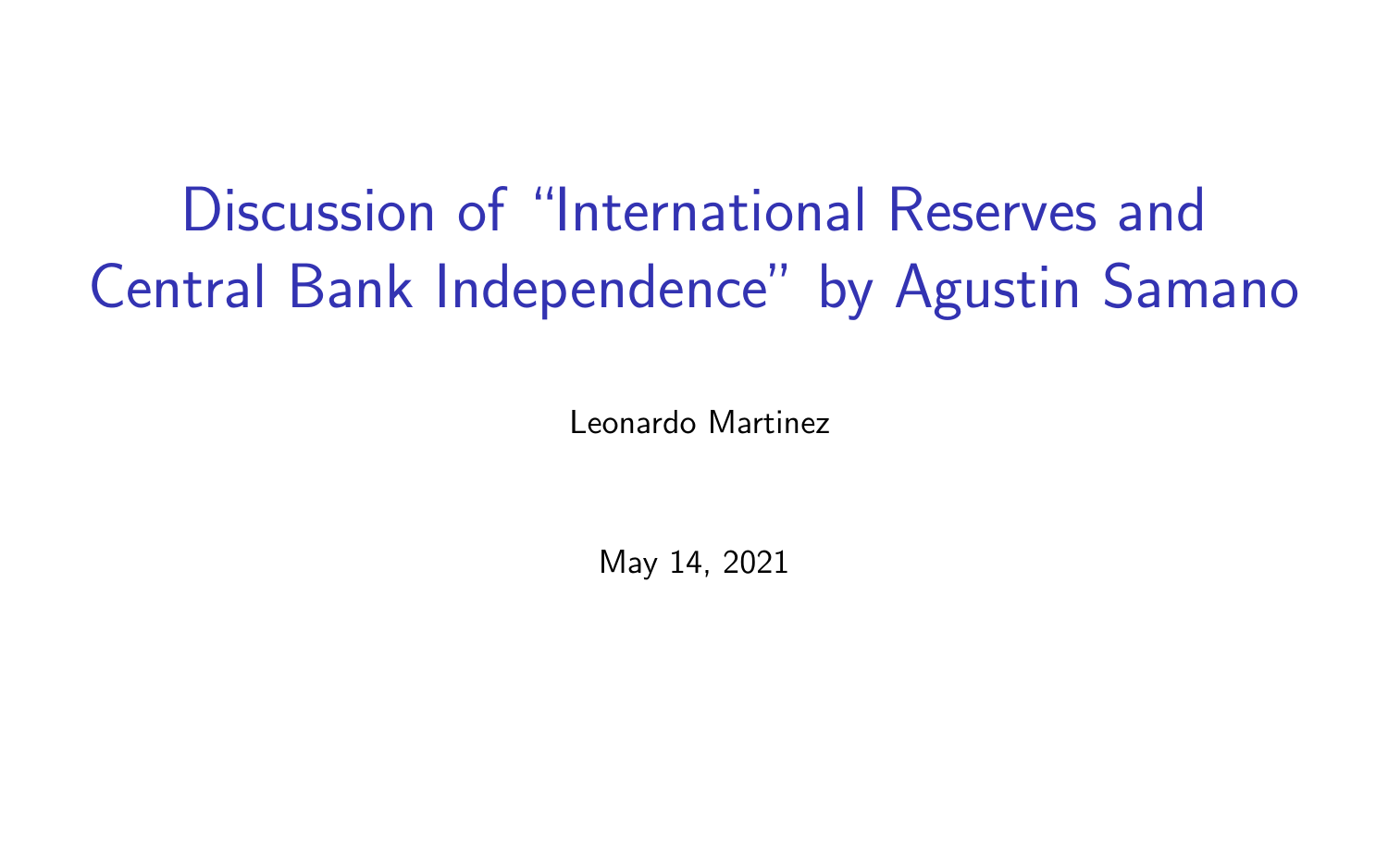## Summary

- ▶ The question: Why not use assets (reserves) to pay debt (and thus lower default risk)?
- ▶ **Agustin's theory:** The **patient central bank** accumulates reserves to mitigate overborrowing by the **impatient government.**
- ▶ Both reserves and debt increase in **good times.**
- ▶ Both reserves and central bank independence increased **over time.**
- ▶ Very nice contribution to the literature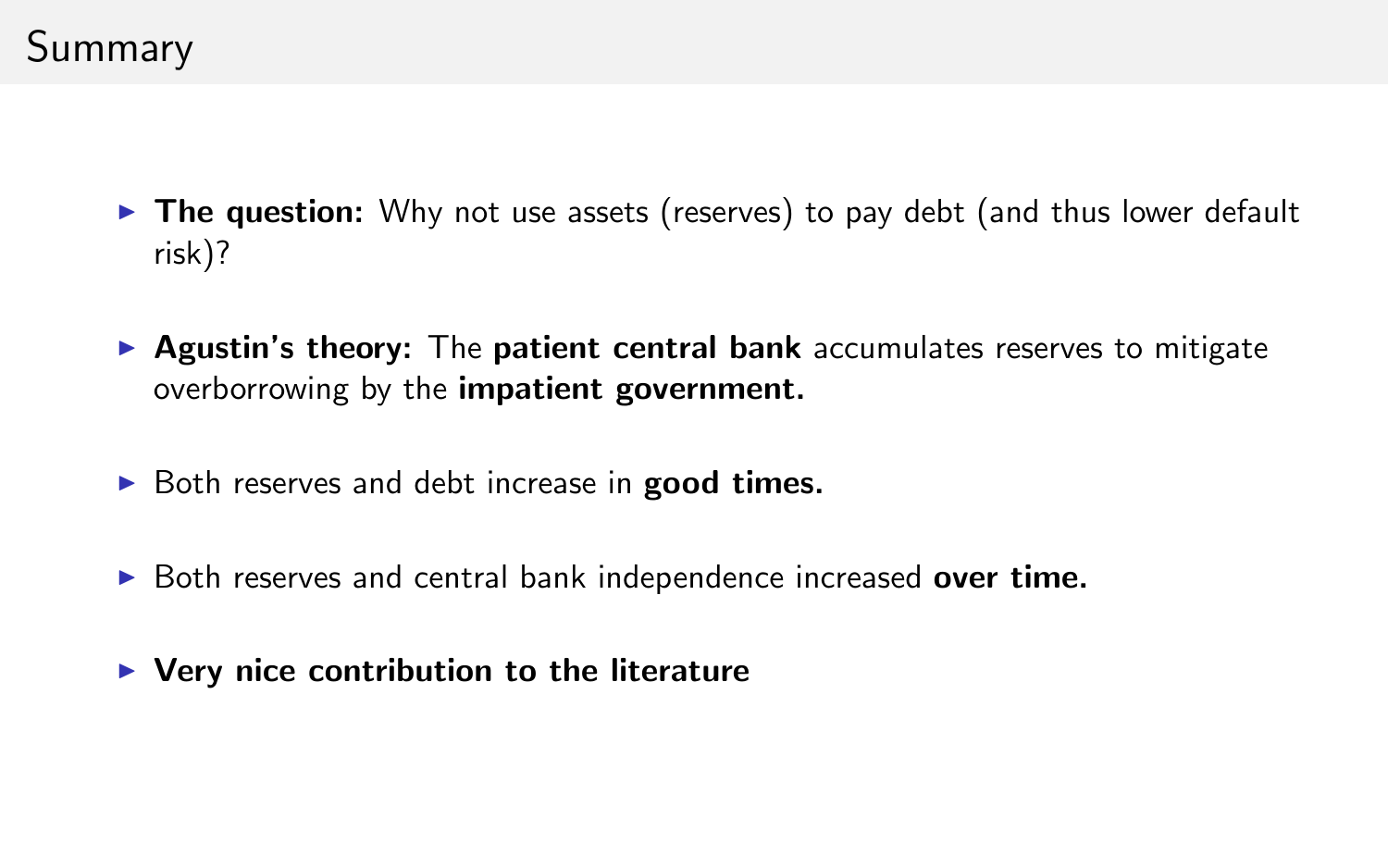#### Mechanism

- ▶ **Additional unit of reserves:** 
	- **I** lowers **equilibrium consumption** (mitigates overconsumption)
	- $\triangleright$  increases **debt** less than one unit (mitigates net overborrowing)
	- $\triangleright$  because it makes **the bond price more responsive to the debt level** (at the debt level that would undo the effect of the extra reserves unit on consumption)?
- $\blacktriangleright$  is this a **plausible** mechanism?
	- **Empirical** investigation **beyond the scope of the paper**
	- ▶ Did **debt** increase less than reserves **over time?** (Yes? But it did not increase? Mexico?)
	- ► What does the model predict about the **response of spreads** to debt/shocks? Does this seem consistent with the data?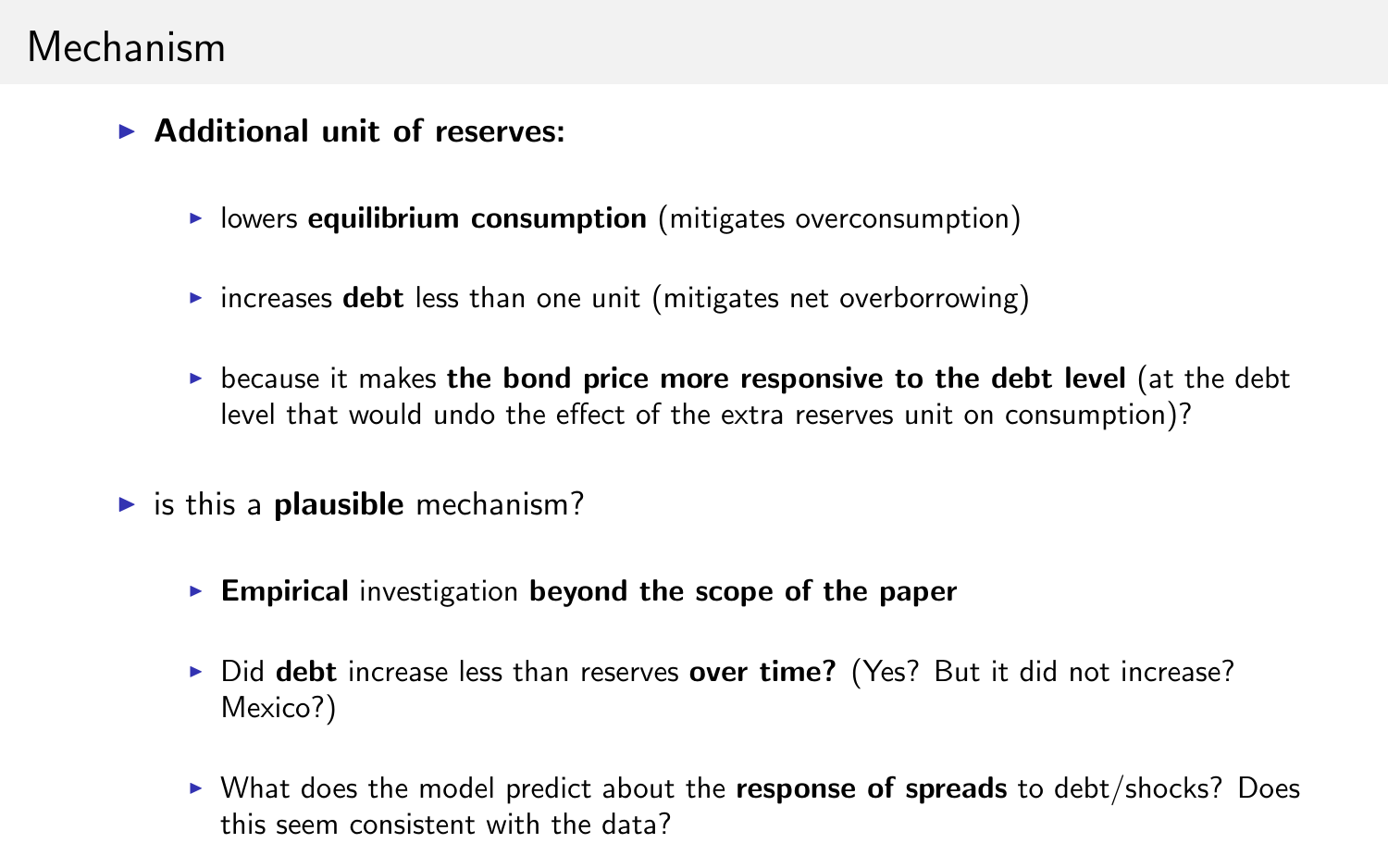### One-period debt

- ▶ Difficult to **interpret quantitative results** 
	- **Figure 1 reserves to debt service ratio** much lower than in the data (maybe we shouldn't worry too much about that)
- **long-term debt**  $\rightarrow$  **time inconsistency** in the accumulation of reserves:
	- **►** more reserves in the future  $\rightarrow$  higher future default probability  $\rightarrow$  lower current bond prices
	- **In the central bank would want to commit to lower future reserve levels**
	- $\triangleright$  independence does not imply commitment but this may be worth exploring (beyond the scope of the paper)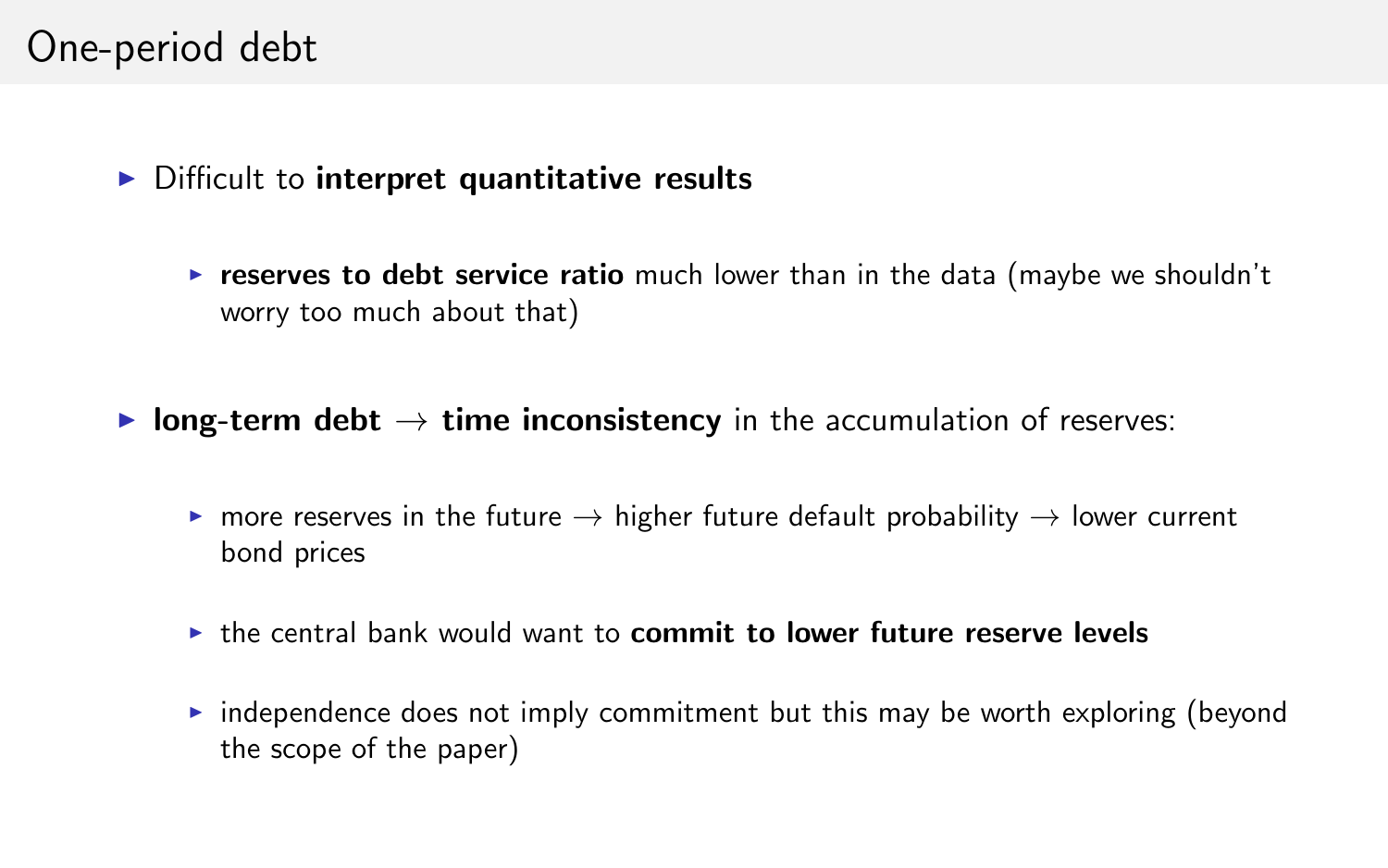- $\triangleright$  Solving for the limit of the finite-horizon economy is faster (Hatchondo et al., RED 2010)
- $\triangleright$  Do you need to assume the government and the central bank move simultaneously?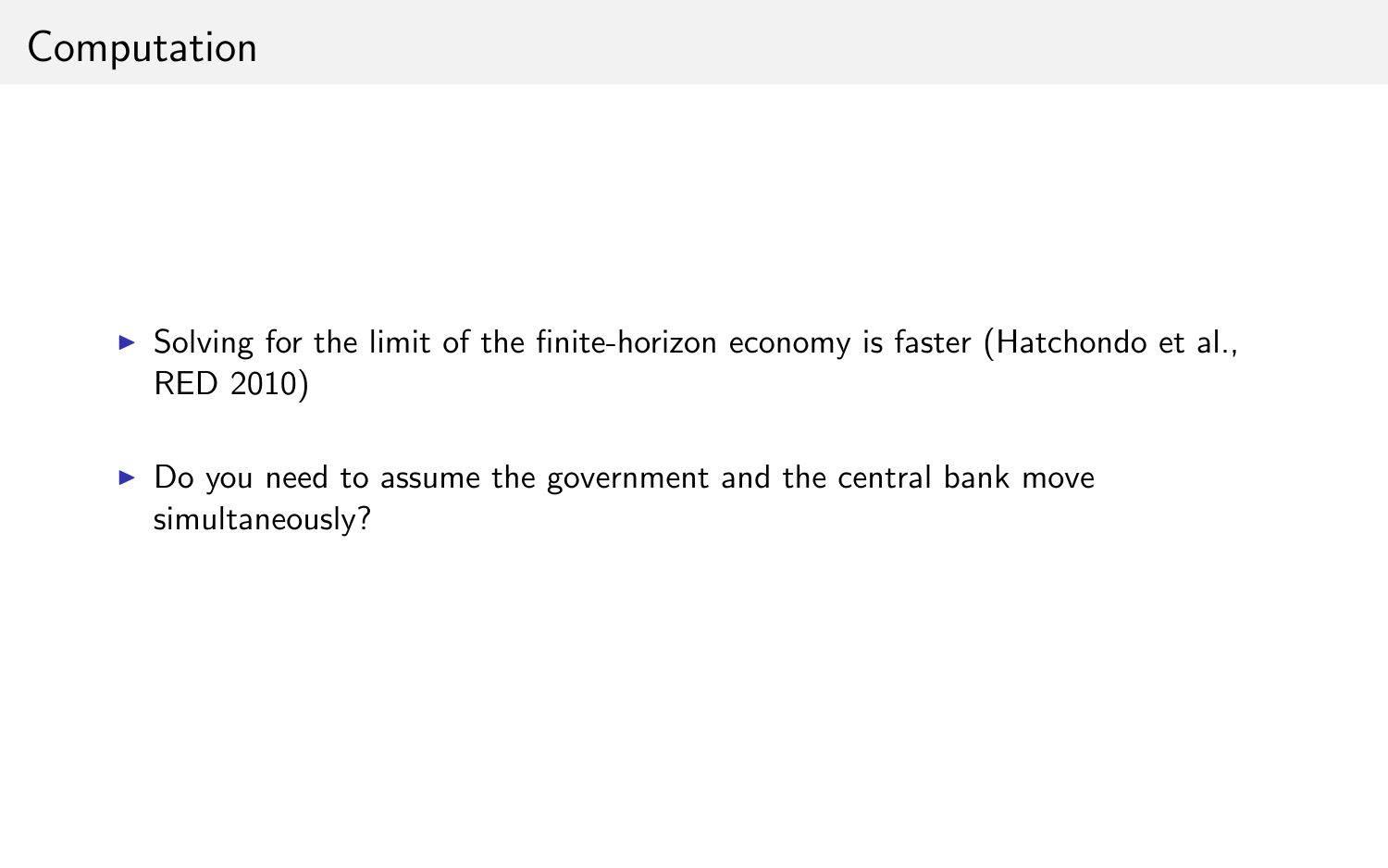- **F** The choice of making the **central bank and consumers impatient** (compared with the international cost of borrowing) is not obvious to me. What accounts for the difference between the domestic and the international interest rates? Are Mexicans more impatient? Expected depreciations? Risk?
- ▶ Why target the **correlation between total public debt and GDP?** (eliminate one target and use "standard discount factor"; target consumption or spread volatility) What is the stylized fact? Why does it matter?
- ▶ Why target the **debt stock** instead of the debt service?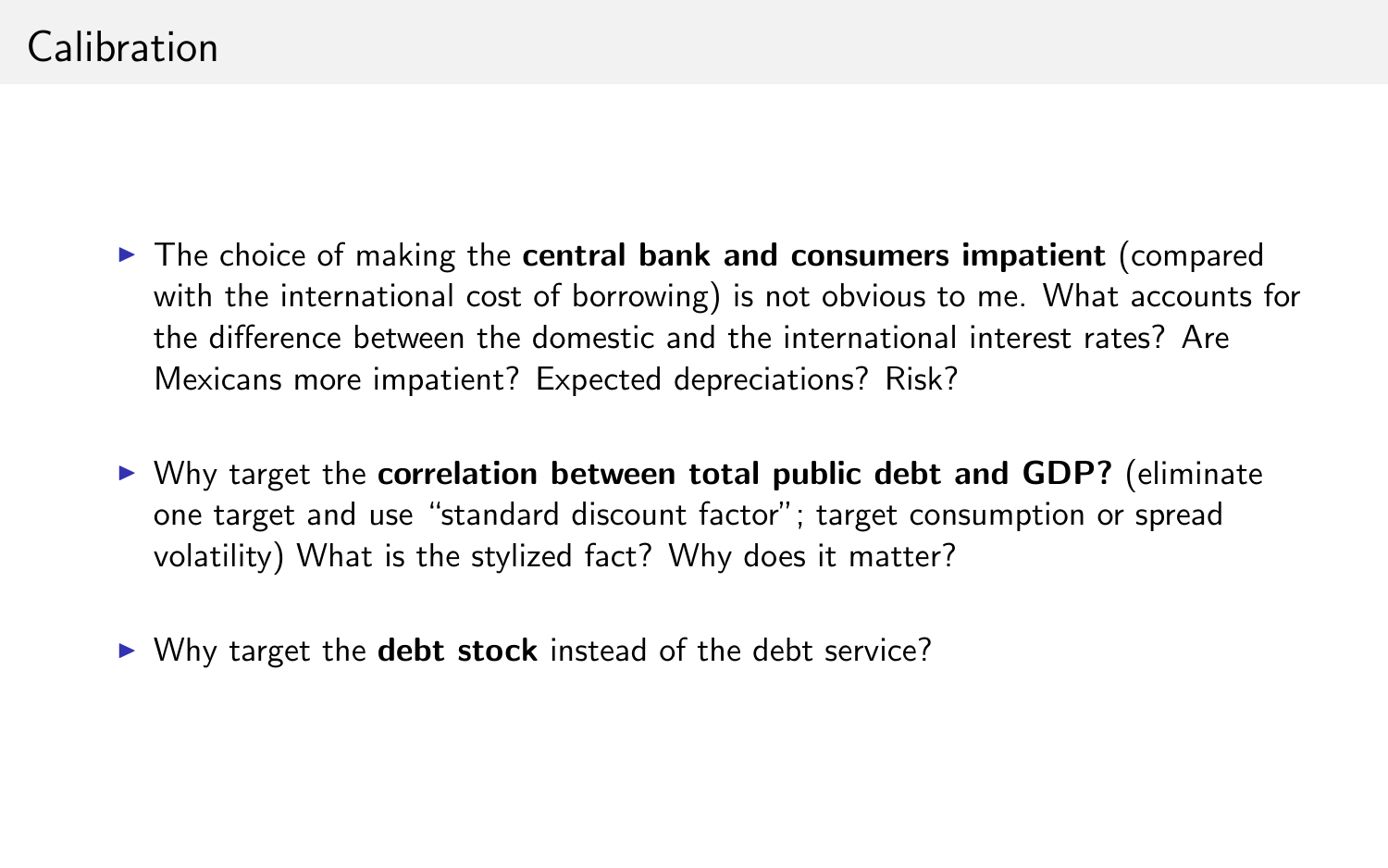#### Final comments

- **Fig. 1** The link between the **deterministic model and Alfaro and Kanczuk (2009)** is not obvious (in their model, the government may accumulate reserves to transfer resources to default states).
- **Providing an "implementable rule for reserves accumulation"** does not sound like a great idea (too much to ask from the model; may be misinterpreted; commitment)
- It would be nice to see a fuller set of moments for the simulations with the **consolidated government** (including average spread)
- It would be nice to see **welfare gains** from central bank independence across the state space